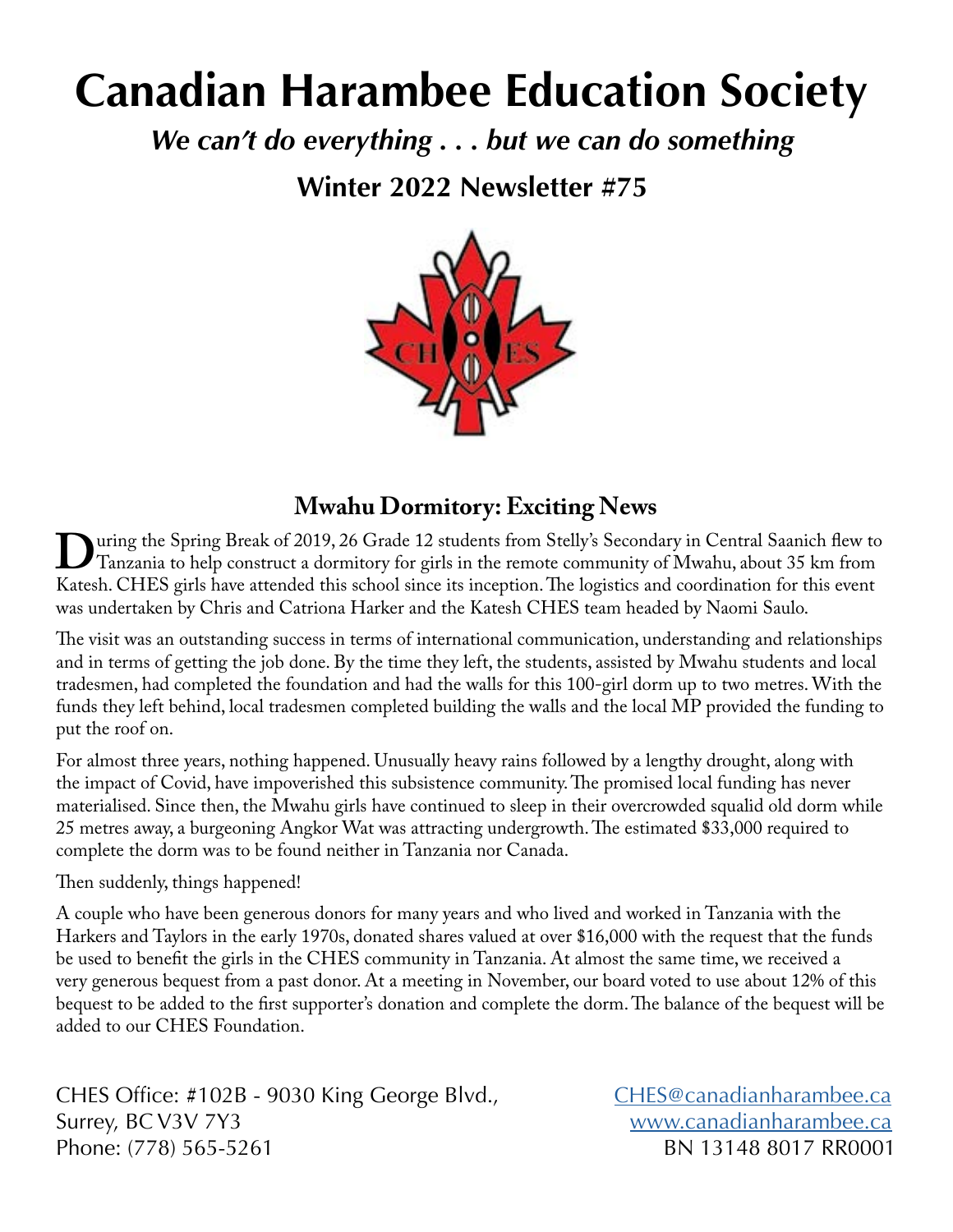

The cry of delight from Naomi in Katesh when we telephoned her with this news could probably have been heard in Mwahu!

Naomi will oversee the substantial "finishing touches," which will include plastering, painting, ceilings, windows, doors, some plumbing and water service. The girls hope to move in as early as the end of February. Fingers are crossed.

Beds and mattresses too will have to be purchased. Each double bunk with two mattresses will cost \$192, or \$96 per bed. **Anyone wishing to "Buy a Girl a Bed" is welcome to contribute. Such donations are eligible for tax receipts and will be gratefully received**. This designated funding will reduce the amount needed from the bequest, which, in turn, will enhance our Foundation. Our office accepts cheques or e-transfers. Any such donations should mention Mwahu. (Many thanks to those who, at press time, have already purchased the first 19 beds.)



by Chris Harker

# **Sincere Appreciation for Your Support**

Rebecca Odhiambo is our office manager in Kakamega, Kenya. She sees, firsthand, the difference that a CHES sponsorship makes in the life of a girl. This message is a recent one we received from her as she wished to express her feelings about CHES and the work that we are able to do thanks to your ongoing support.

> *Thank you so much CHES Canada and sponsors for giving such vulnerable girls in Kenya a chance to unlock the hidden potential within them through education. What I have seen your money do in Kenya is miracle after miracle for the years I have worked at this office.*

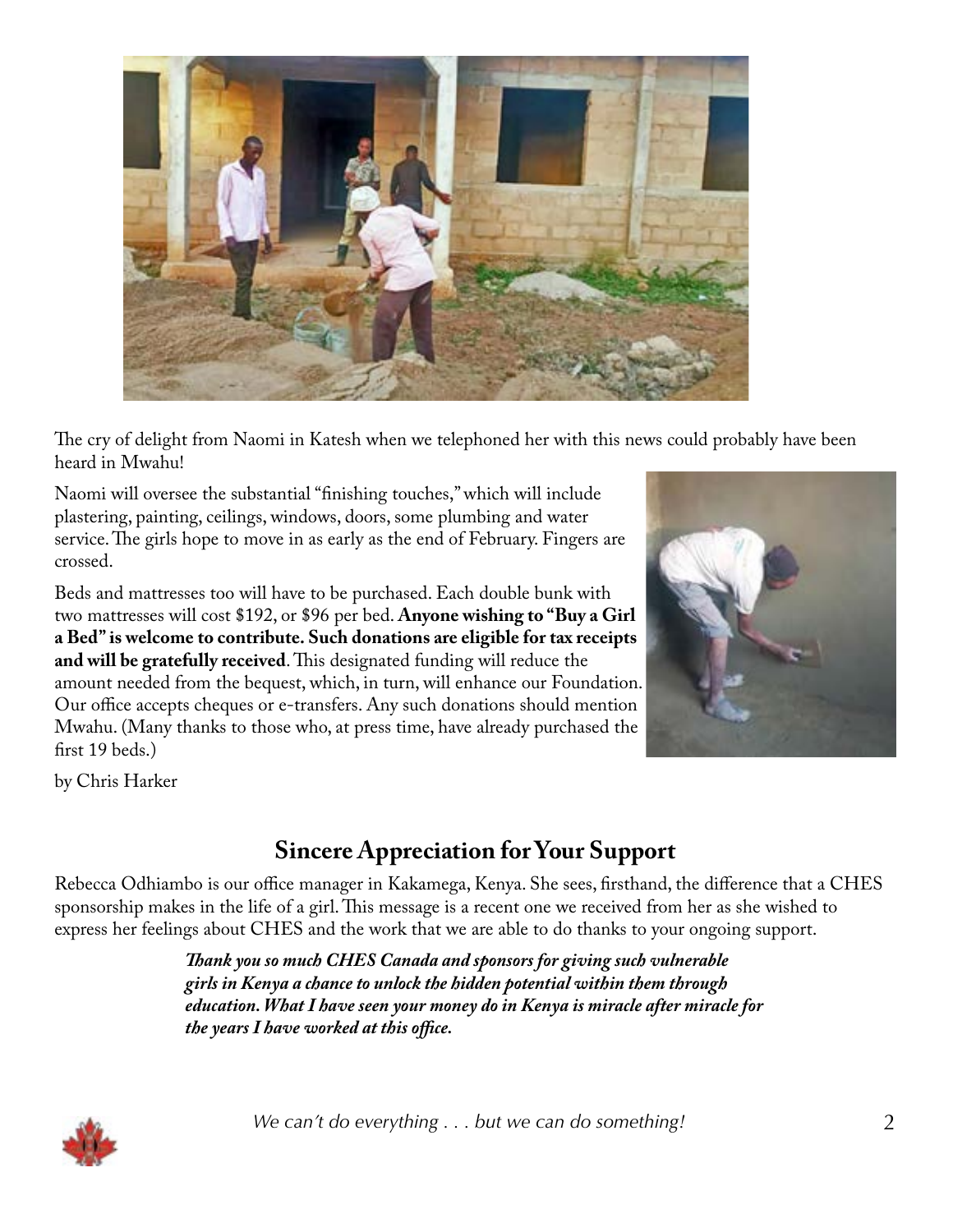# **CHES Annual General Meeting on Zoom November 20th, 2021**

The again, the CHES AGM was held on Zoom with 56 members attending. Members from as from east as Ontario and as far south as California attended. It was wonderful to see so many people from various areas. Having the AGM via Zoom Meeting enables more CHES Sponsors to attend.

Joy Ruffeski, the Executive Director, chaired the meeting with Lorrie Williams welcoming everyone. Three CHES Founders and current board members, Lorrie Williams, Maureen Polard, and Mandy Klepic, attended the meeting.

Joy went over the Financial Reports, which were reviewed by Cheryl Rodgers. We are doing well financially and have received several substantial bequeaths which have been put into an investment trust account.

The 2020 AGM Minutes and all 2021 Reports were sent to members prior to the AGM. Each Board Member who submitted a report spoke briefly and asked for any questions from those attending.

At present we have an agent going to Kenya in January, but this will depend on what is happening with COVID protocols at that time. The agent is planning to stay until April to help with the intake of new Form 1 students.

Anne Norman kindly chaired the Nominations for the 2021-2022 CHES Board.

The following will serve on the Board for 2021-2022:

| Orrie Babiuk    | Nancy Mann             |
|-----------------|------------------------|
| Derek Dracek    | Lorrie Rowena Mukarazi |
| Beverly Ford    | Maureen Polard         |
| Catriona Harker | Lorrie Sarah Okunyanyi |
| Chris Harker    | Joy Ruffeski           |
| Wendy Horan     | Jeanette Taylor        |
| Karen Kilbride  | Robb Taylor            |
| Mandy Klepic    | Lorrie Williams        |
|                 |                        |

Joy thanked the Board, Julia Kambeitz, Anne Norman, sponsors, and contributors for doing what they do for CHES.

Before the meeting adjourned a "social" was held for those attending to tell how they became involved in CHES. This is such a wonderful time for everyone to learn more about those who contribute to CHES.

# **CHES' Investment Trust Fund**

 $\rm A$ s mentioned in our Fall 2021 newsletter and at the AGM, several long term sponsors passed away recently<br>CHES directors decided to set up an investment trust fund. This fund ensures that CHES students would be and left legacies in their wills for CHES. As these monies were not specifically targeted for sponsorships, CHES directors decided to set up an investment trust fund. This fund ensures that CHES students would be able to finish their schooling should unforseen events take place in Kenya or Tanzania and NGOs such as ours could no longer operate in those countries.

The directors examined various trust foundations avaiable and decided to set up our own trust investment account. Using advice from registered financial planners, this was done in 2021. We are happy to report that the fund is doing well and we are already using some of the interest to sponsor additional students in 2022. On page 10 is an article from one of our financial planners on the benefits of leaving life insurance to a charitable organization. If you have not left a donation of some form to CHES in your will, please think of doing so as you know your monies will be well used to support girls' education in Kenyan and Tanzania.

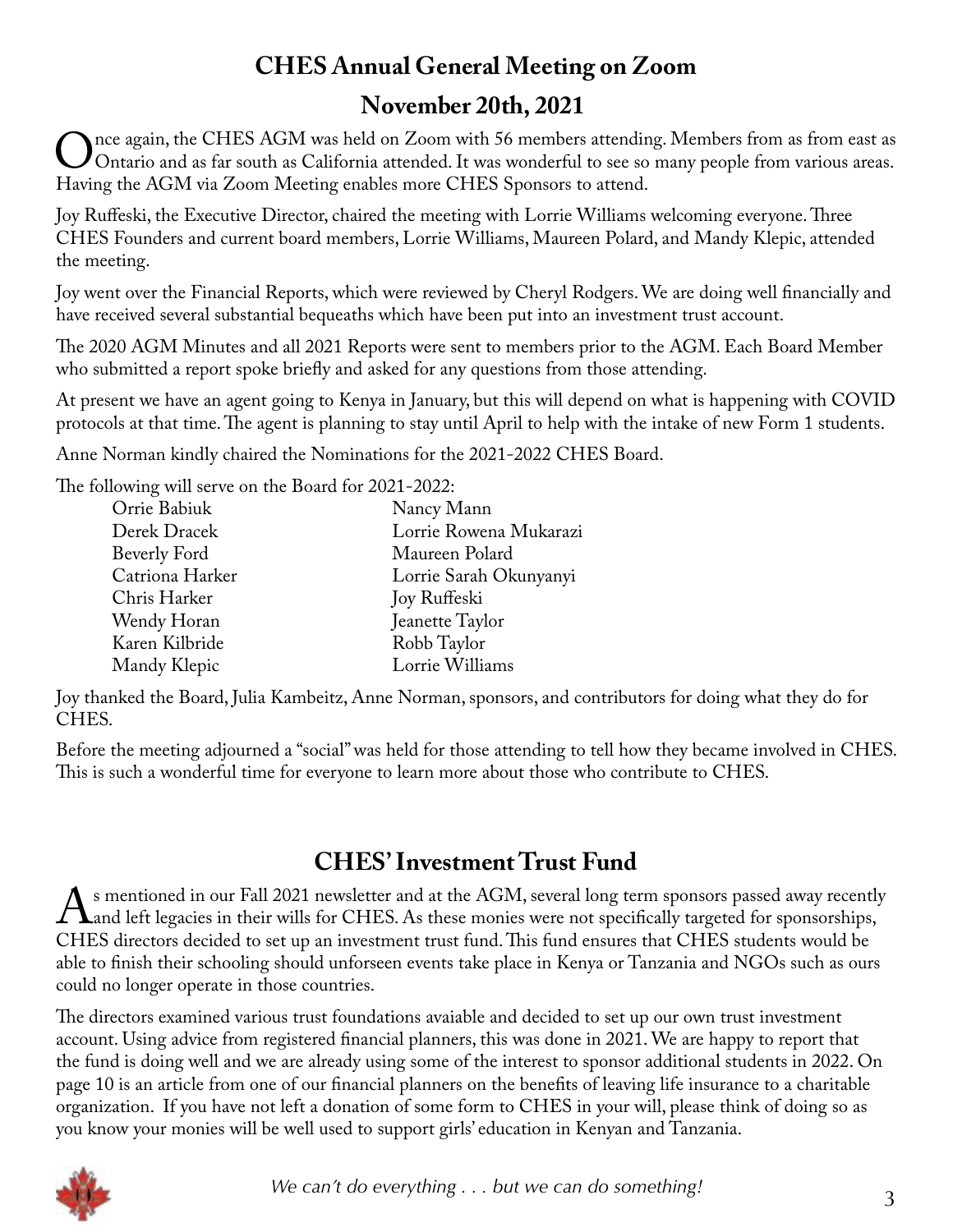# **CHES - A Pool of Transformation**

I was born into a family of five; three girls and two boys. I am the youngest. Our parents passed on when I was<br>I one year old so I had not even the slightest idea of how they looked. I was brought up by an uncle who has<br>f one year old so I had not even the slightest idea of how they looked. I was brought up by an uncle who has four wives. We were given to his first wife who couldn't bear children. Life was okey. We were given food, and relatives donated clothing.

My older sisters and brothers didn't finish school. I was lucky to be the last born and the brightest. I did class eight and scored 373 marks out of 500 and was the best in my primary school. This is when I discovered that I was not a member of that family. I was asked to go and stay with my sister who got married at the age of 15, so she could determine with her husband (then 20) how to get me to high school.



Lucky enough she stayed in a slum which was just about one kilometer from the old CHES office. My sister overheard one of the neighbours talk about CHES. The next day we were the first ones at the CHES offices for an interview. I was selected and placed at St. Mary's Girls High School from Form 1 to 4. I did my final exam and scored a B+ and later joined one of the best universities in Kenya. I pursued a degree in education and passed very well. I graduated last year in July and am now teaching Chemistry and Maths in my former school.

I am very thankful to CHES Kenya for believing I could go through the transformation from poverty to a state where I can afford to provide for myself and support my sisters' and brothers' families. I am also very grateful to CHES Canada for their tireless efforts to ensure that there were always funds available for my fees and uniforms for the four years I was in school. My last and most

important appreciation goes to my sponsor Perry Kukurudz for donating funds towards my school fees even without seeing me. I admire all the sponsors of CHES for the big heart you have for us Kenyans. You have not seen us but have a strong belief in us and silently you help Almighty God to transform our lives here in Kenya. Sometimes this makes me cry in my small house in the teacher's quarters which the school has given me. I don't cry because of I am sad but because of the joy that you placed in my heart. God bless you all.

Petronillah Aluoko CHES Grad 2015

# **Student Perspectives**

*Here are excerpts from letters that two students wrote to their sponsors. Both students live at the Sara Williams hostel in Katesh, Tanzania.*

We have a new subject which is called Literature in English. It is a work of art that uses language creatively<br>and imaginatively to express what is going on in society. A work of art means the<br>process of creating and makin and imaginatively to express what is going on in society. A work of art means the process of creating and making beautifully. It uses language in a beautifully way. In this subject we read stories like plays, novels and poems. This helps us improve our language. Literature helps to improve knowledge of creating things like drawing pictures, making pots and mats. This helps to provide self-employment to a person. Students like this subject because it is very easy and very interesting.

Agricola, Form III



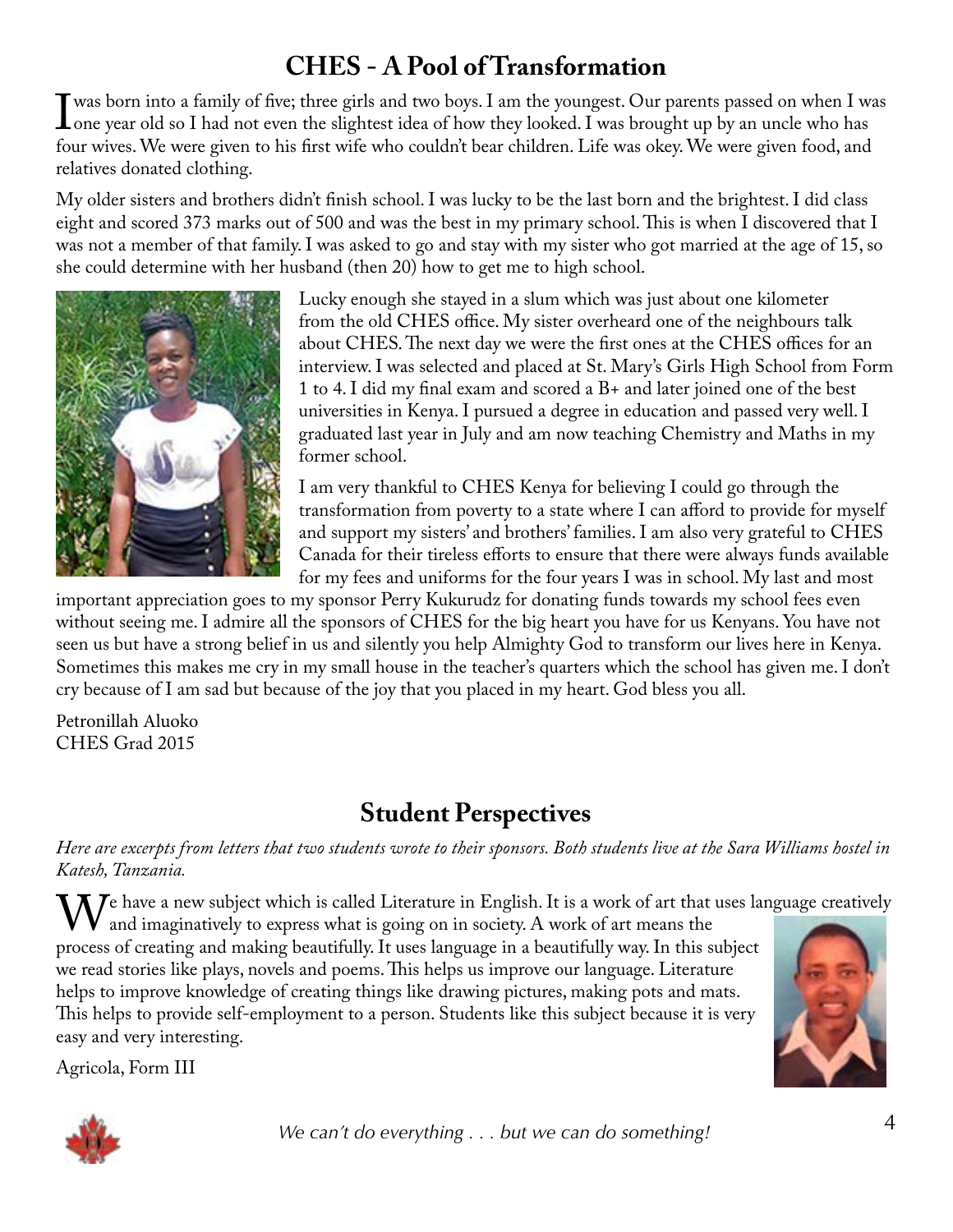In April, I went to an Easter Conference. I enjoyed it so much because I got much knowledge and skills<br>about the word of God and also met many friends from different schools who gave me lessons about life<br>subjects. In the about the word of God and also met many friends from different schools who gave me lessons about life and subjects. In the second week I visited my grandmother and helped her with some domestic activities.



I am always studying hard so as to achieve my dreams through group discussion, solving different past papers, doing revision in my own notes and also asking teachers something which is not understood.

The school is now under the second master, Madam Kavishe, who is so cool and humble but very strictly. Students and teachers obey her.

Our school is building three more classes. This is important because Form I and II classes are full with about 75 students sharing a single room. It is so terrible.

Angela, Form III

# **My First Experiences in Kenya**

I went to Kenya in 1984, to join my good friend Lorrie Williams and to teach at Ekambuli school, Western<br>Province, near a small village. The nearest large city was Kisumu, a long ride away. I have many vivid memo<br>of my won Province, near a small village. The nearest large city was Kisumu, a long ride away. I have many vivid memories of my wonderful year at the school. The school was in a rural farming area, and most of the students were very



poor. They travelled great distances to get to school, most of them without shoes.

Lorrie and I each had two boarding students assigned to us, one to help in the house and the other in the garden. Although we didn't know it at the time, these students were the beginnings of sponsorship for students, and ultimately of CHES, which was started when we returned to Canada.

We could see the evidence of poverty: girls had to walk to rivers near their home to collect water for the day and then walk great distances to school. They seldom had shoes to wear. Most girls did not have the opportunity to go to high school, or to finish if they started, as priority was given to boys. Girls were married off young, often for the bride price or because families could no longer afford to keep them. As a result, Lorrie was instrumental in establishing a charity to support girls' education in Kenya. This endeavor has grown since 1985 to include Tanzania and to become the CHES organization you see today.

I am amazed to see how far CHES has come. It is an amazing network stretching across the country and even to the south of Canada, a network of very special people who support education for girls and believe so strongly in the work CHES does.

by Maureen Polard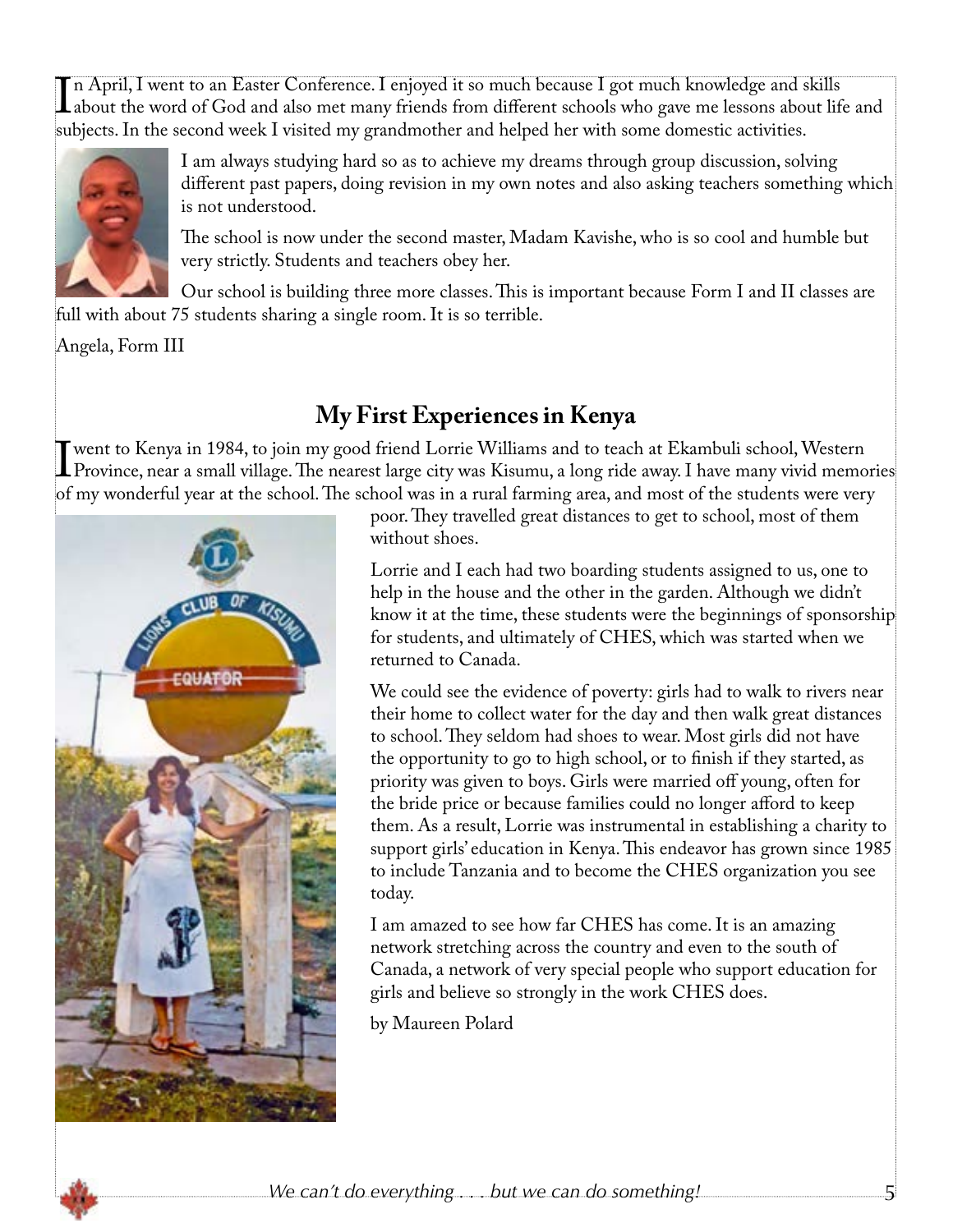# **The Story of My Life**

 $\prod_{h_3}$ In 2004 when I sat for my local primary school exams, I had no idea that someone somewhere with a merciful heart will change my entire life. I had the top marks and so qualified to go to secondary school but my family had no money.

My mom never gives up easily; she visited many government officials, homes, churches but nothing came through. My Maths' Teacher one evening visited us and told us about CHES. He took me to CHES house in Kakamega the following day for an interview.

But when the school term began I had heard nothing. My teacher later told me I failed to receive a scholarship.

My family and I resorted to doing menial jobs like ploughing for our neighbours just to earn a day's meal. It was so painful to see those pupils whom you've been leading in school join High School while I had no hope for joining.

On Thursday, March 24, 2005, my mom had gone to work and I was washing clothes in the nearby stream. Around 11 a.m. a grey car came to halt. My elder brother got out. I thought there was a bad problem.

Then he ran to me smiling saying, "Sis, kneel down, let's pray". In shock I complied. The prayer was short," Thank you God for awarding my sister a CHES scholarship." That was it! I couldn't believe it; I had received a scholarship from loving Canadians.

I joined Musoli Girls and told myself that I had to do something about my life and family at large. My sponsor Gerda Suess, wherever you are, may God bless you; you turned my life around, gave it a meaning and made it worth living.

I completed my Form four examinations which enabled me to enter Moi University. My education at the university was facilitated by the CEDAR foundation. Knowing where I had come from, I couldn't joke around. I focused and earned my Bachelor's Degree in Business Management in December 2013.

I secured a sales job at the best commercial bank in Kenya. Honestly speaking I couldn't have achieved this without CHES family. CHES means a lot to me, CHES is basically who I am today.

CHES made someone out of a desperate girl. I have schooled my younger siblings and am currently schooling

a niece at college. I am married and blessed with two children. I'm confident I can take good care of them because I am enabled; I have been given wings and nothing can stop me from achieving more.

What would have become of me minus CHES?

God Bless Lorrie Williams for starting CHES. God bless Guerda Suess for sponsoring me. God bless CHES Kenya and every sponsor and contributor of the CHES family; may you never lack.



Cecilian Ngesa

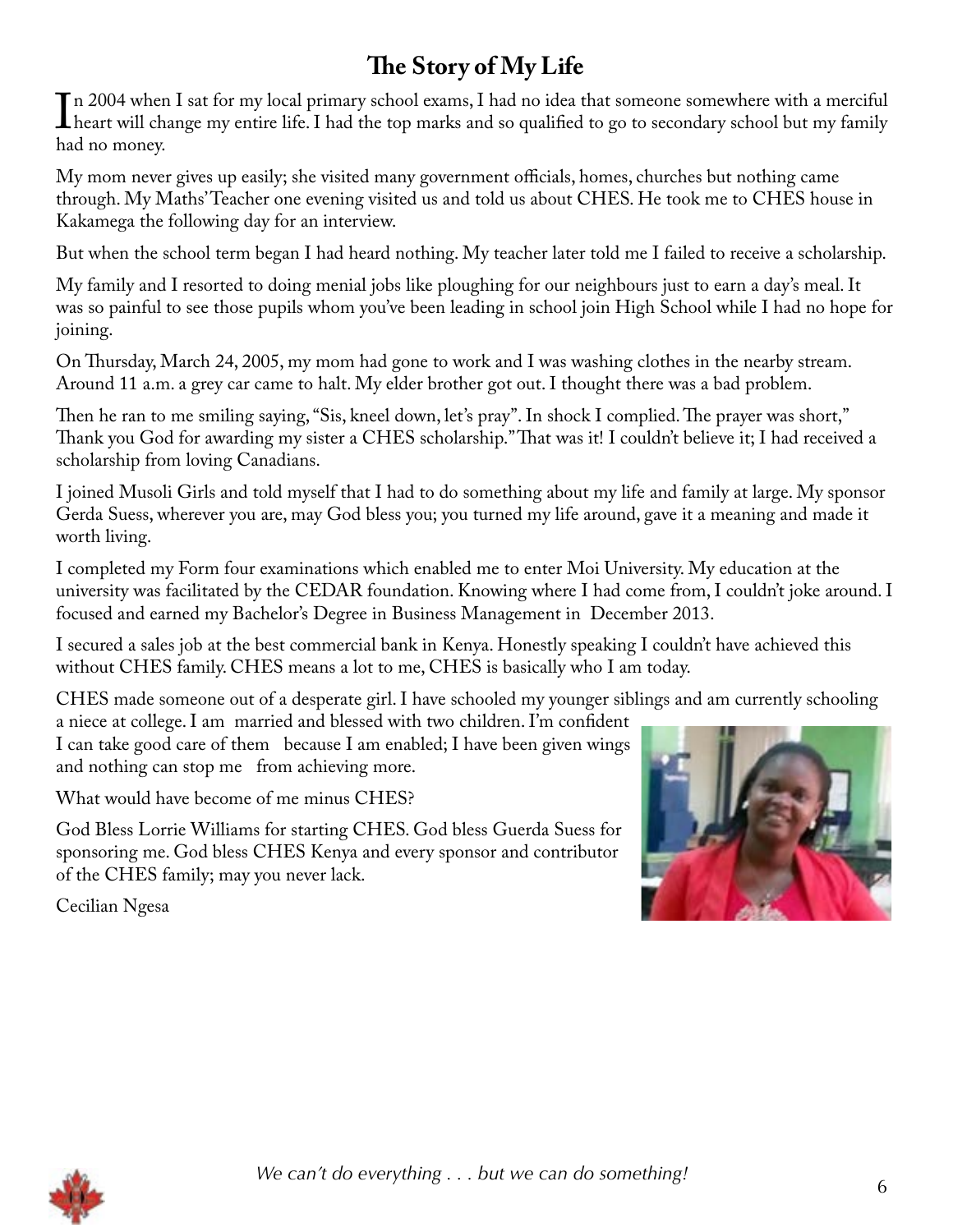#### **Who is Sara Williams**

*(Just who is Sara Williams and how did the CHES hostel in Katesh, Tanzania come to be named after her? Excerpts from an article by Bre McAdam in the Saskatoon Star Phoenix tells a little of her history with Tanzania.)*

Sara Williams joined the Peace Corps in 1963, when she was 22 years old, and ended up teaching at a<br>boarding school for girls just outside the town of Mbeya, Tanzania. At the time, she says she didn't ev<br>know where Tanzani boarding school for girls just outside the town of Mbeya, Tanzania. At the time, she says she didn't even know where Tanzania was on a map.

The contract was for two years, but she stayed for a third. Without any formal training, Williams taught Geography, English and Science. She remembers an experiment in which she "made rain" for her students using ice cubes. She taught in English, but learned Swahili — a language she says expresses hospitality, thankfulness and sympathy: "the underlying values of the people who live in Tanzania."

Williams physically left Tanzania after three years, but a piece of her stayed. In 2004, she helped establish the Sara Williams hostel and garden for underprivileged girls in the village of Katesh, which she's visited every two years since 2008 (except during the pandemic). The project is part of the Canadian Harambee Education Society (CHES), a registered charity that supports girls through high school in Kenya and Tanzania.



S*ara Williams (l) and Josephine Shirima (r)*

Naomi Saulo, who works for CHES Tanzania, affectionately calls Williams *Mama Sara*. "Mama Sara is so special; I learned many things from her: A loving heart, her generosity, her care and belief in what she is doing. To tell the truth, we thank God for bringing Mama Sara to our CHES life," Saulo wrote in an email.

She said Williams initially returned to Tanzania to visit a girl she was sponsoring. After that, she asked what more she could do. Numerous fundraising endeavours followed to build four furnished rooms, a dining room and kitchen, washrooms and a study hall that could accommodate 100 girls. Williams and her friends helped put solar power in the dormitories, and got a group to make quilts for the hostel beds.

"Mama Sara's legacy left in Tanzania is, when you plant your field, choose good seed and care (for) your field, then see what you are going to harvest," Saulo wrote.

# **Josephine Shirima**

osephine Shirima, a wonderful friend of CHES Tanzania, died of Covid19 in June.

Josephine Shirima, a wonderful friend of CHES Tanzania, died of CovidT9 in June.<br>Josephine was born near Mt. Kilimanjaro. She spent two years in Saskatoon while her husband (since deceased) worked on a Masters degree in Agriculture from the University of Saskatchewan. Josephine obtained a two-year diploma in agriculture.

The couple returned to Hanang to become involved with the Canadian-Tanzania Wheat Project. When that project came to be seen as one of Canada's greatest "aid-errors" and was closed down in 1989, they remained in town.

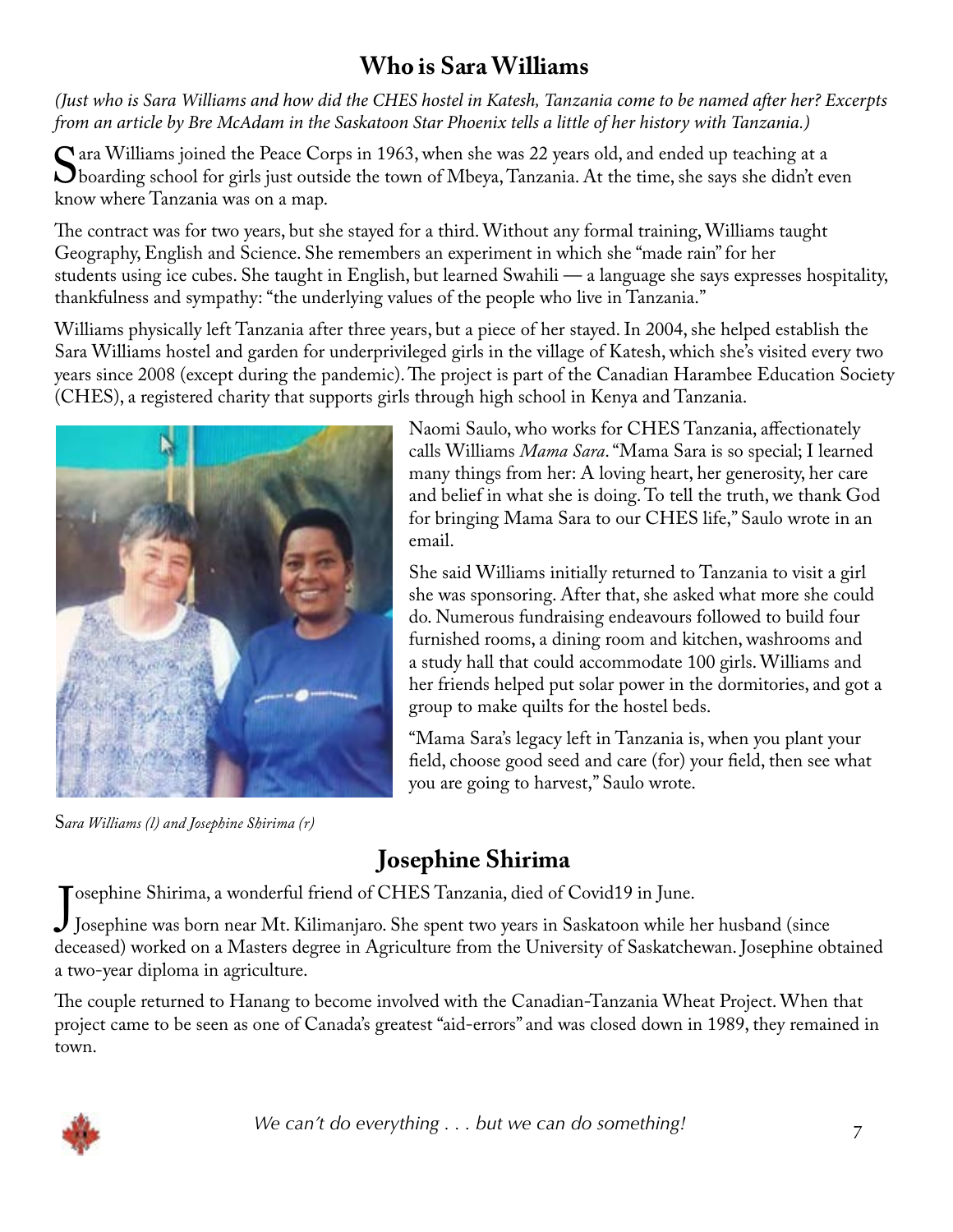The Shirima's bought and ran the centrally located COLT Guest House, a two minute walk from where the CHES office was until we moved to our new compound in 2011.

Whenever safari clients came to Katesh to visit their girls or merely to learn more about CHES or simply village life, they stayed at the Colt.

Josephine would regularly invite groups over for "bites", tea, and "the best popcorn ever" - from her own shamba! There guests would note her large photo of the U of S proudly displayed in her living room. Part of the complex included a dress shop where materials and sewing supplies where on hand. Few left empty-handed after a visit.

Josephine was a friendly, jovial soul, always willing to help out or to provide helpful advice when needed and a frequent visitor to CHES House during any of our many welcome and farewell parties.

She will be missed and it is doubtful that the Colt will ever be quite the same.

by Chris Harker

# **Faith Masoso**

Faith Masoso was one of the top 100 students in Kenya when she graduated from<br>school in 2014. In December 2021 she acquired her Bachelor of Engineering.<br>She plans to now get her Masters and later to become Kenya's voungest school in 2014. In December 2021 she acquired her Bachelor of Engineering. She plans to now get her Masters and later to become Kenya's youngest Minister of Energy, with a special focus on nuclear and solar energy. Her university years have seen her aspire to multiple leadership positions; at present she's vice-chair of all female student leaders in Kenya.

"I'm grateful to CHES Kenya because I wouldn't be here without their support. I'm also indebted to Mrs. Rebeccah Odhiambo for the constant support, advice, and guidance through my educational journey since 2011."



# **CHES Tanzania: Over the Years**

 $\prod_{\mathrm{th}}$ n 1991, Kamloops residents Linda Breault and Don Fraser were sent to Katesh in Tanzania as Community Development workers with CUSO. Their assignment, in part, was to initiate programmes that would support the Barabaig people whose lives had been so tragically disrupted by the ill advised Canadian-Tanzanian Wheat Programme.

They established several community economic development projects but at one point realized that one of the problems holding back the Barabaig was that few of their boys and none of their girls made it through primary school and hence never got a secondary education. With the financial help of Canada Fund, and the labour of Hanang Community Development workers and local Barabaig herders, they built the first Barabaig elementary school in a remote area populated by numerous Barabaig homesteads. Don, who was a teacher in Kamloops, had brought with them the BCTF information on Foreign Aid programs and found information on CHES in Kenya. Taking a chance, they wrote to Lorrie Williams and invited her to Katesh to form a similar program. Only a few months later Lorrie and Karen Kilbride arrived in Katesh and firmly committed to establishing CHES Tanzania. To these four, a huge vote of thanks is due.

A local committee of supporters of education for girls was formed in Katesh while, at the same time, CHES directors in New Westminster supported the idea of expanding into Tanzania from Kenya where CHES had been established a decade earlier. A small unused room was given to CHES by the local government, and a Board of Directors set about selecting the first CHES girls. Chosen to run the office was our one and only

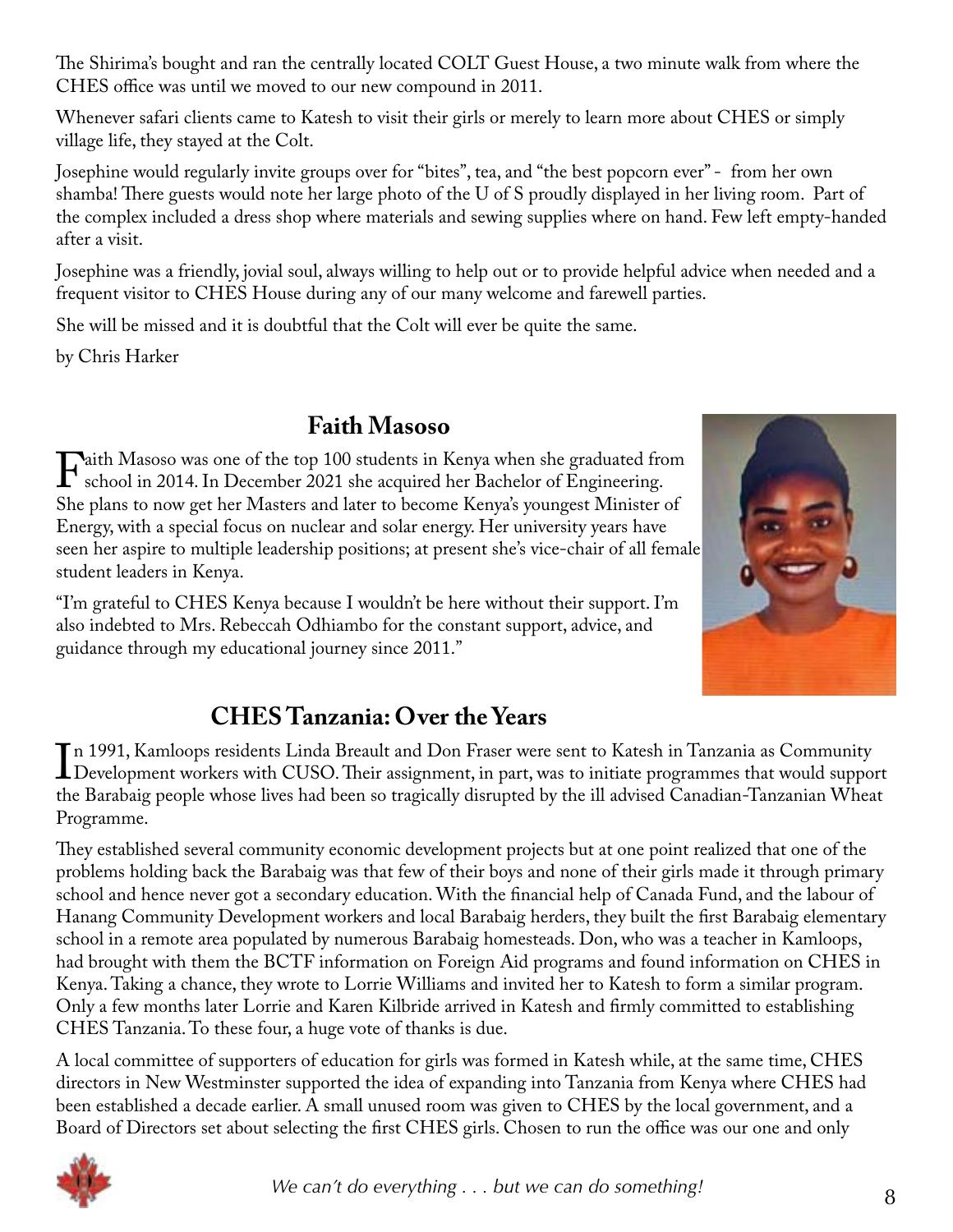

CHES boy, Samwel Mwasha. The greatest problem was how to get money from Canada to Tanzania because at the time, CHES had yet to be a formally registered NGO in Tanzania. They solved this by having the funds sent to a small group of teaching missionary nuns in remote Singida. They in turn transferred the funds into a privately held CHES account in Katesh.

By 2001, CHES was a formal NGO and funding transfers were no longer an issue. More and more girls were being selected each year and CIDA had given CHES a substantial grant to increase the educational opportunities for Barabaig girls.

Chris and Catriona Harker were sent as agents for three months to oversee this programme. Three important steps were taken during this period. The CHES office was moved from the "room up the hill" to a full (rented) house near the centre of town. Sam, being of an inconvenient gender for an organization that supported females, was encouraged to attend teacher's college while Paulina, his assistant, took over his administrative duties. More importantly, Catriona inspired the Primary Initiative programme. This supported and encouraged Barabaig girls and their families to not only attend school, but to remain there until completion of Standard (Grade) 7 thus making them eligible to continue on to secondary school. Today approximately 50% of all our girls come from Barabaig families!

Over time it has become apparent that far too many Tanzanian girls (30% in one survey) suffer sexual abuse (and often pregnancy). The need to provide girls not only with a classroom but also a safe after-school-hours hostel was evident. Thanks largely to Sara Williams from Saskatoon we now, since 2010, have a 100 bed hostel plus dining/study hall plus kitchen plus agent's quarters plus office space plus matron's quarters plus water storage plus shamba complex on the outskirts of town. The majority of CHES girls assigned to schools outside of Katesh are also billeted in small hostels or with trusted families.

by Chris Harker

# **Do You Every Wonder?**

Often, many years later, former students appear at the CHES compounds in both Kenya and Tanzania and<br>The establish contact with our personnel there. Occasionally we get an email here in Canada as, with cell<br>phones becomini re-establish contact with our personnel there. Occasionally we get an email here in Canada as, with cell phones becomining more common in Africa and consequently internet access, they reach out to us. Here is one we recently received.

It may not be from the girl you sponsored but the sentiments expressed are ones I've heard so often when I have visited both countries and talked to CHES alumni!

*Good morning. My name is Caroline. I'm a Kenyan now aged 43 years.*

*I would like to take this opportunity to pass my gratitude to the kind Canadian lady who paid my school fees in high school and at the university after I was left orphaned at the age of 14 years and with no one else willing to take the responsibility of paying my school fees. Tears roll down my chin whenever I look at myself now and from my background and I sincerely thank God for Ms. Olive Peace. I never met her. Only read a card from her but will in my life remember her always.*

*Thank you so much Canadian Harambee Education Society. You have made me who I'm today.*

*May Almighty God bless Canada.*

*Caroline*